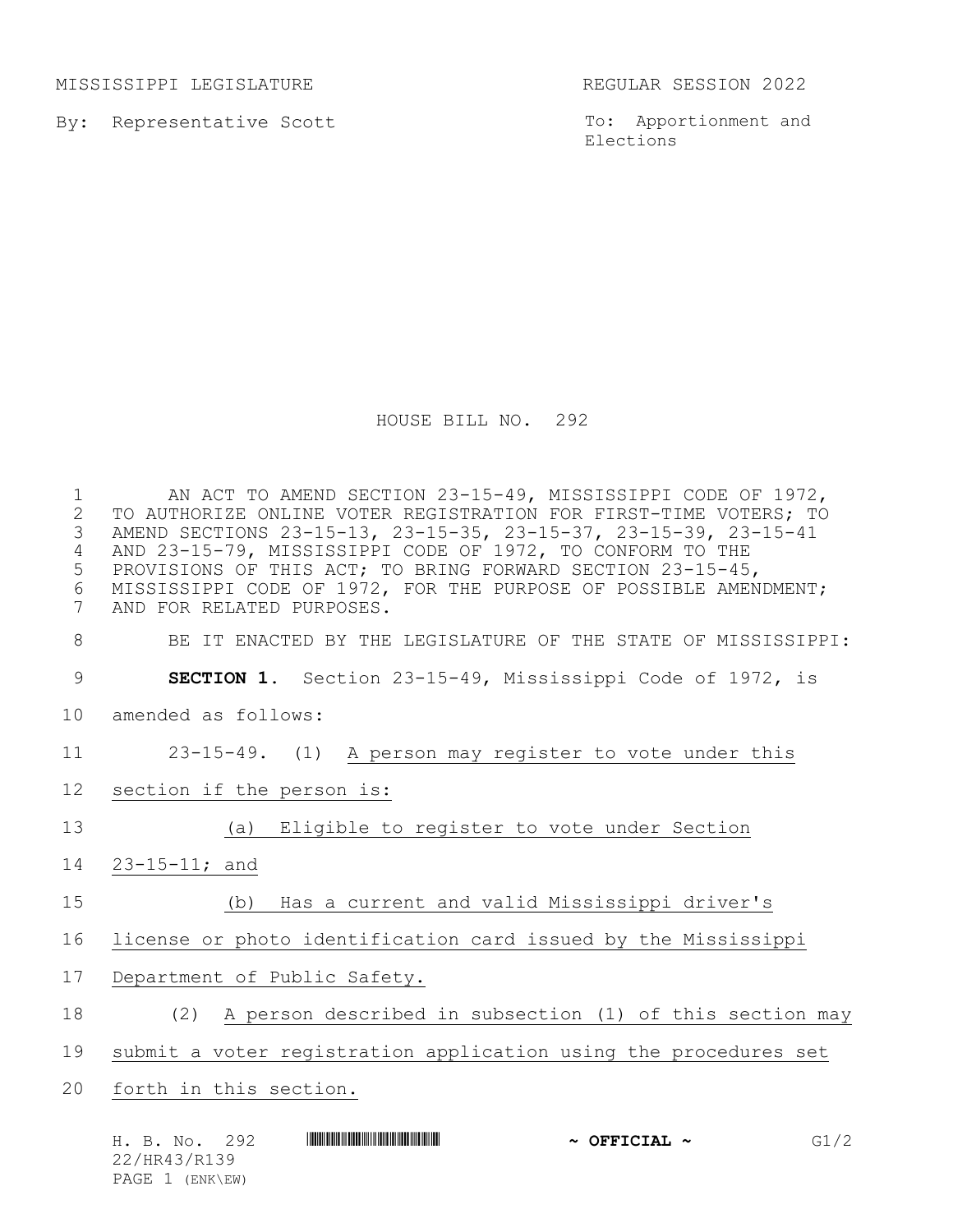( **\* \* \***3) (a) The Secretary of State shall, with the support of the Mississippi Department of Public Safety, establish a secure Internet website to permit **\* \* \*** persons described in subsection (1) of this section to submit voter registration applications. The form of the online application shall be established by rule duly adopted by the Secretary of State. (b) The secure website established under this subsection shall allow a person described in subsection (1) of this section to submit an application: (i) For registration as a first-time voter in Mississippi; or (ii) To change the applicant's name, address or other information set forth in the applicant's existing voter registration record. ( **\* \* \***c) Upon the **\* \* \*** submission of an application through the secure website, the software used by the Secretary of State for processing applications through the website shall provide for verification that: (i) The **\* \* \*** applicant has a current and valid Mississippi driver's license or photo identification card issued by the Mississippi Department of Public Safety and the number for that driver's license or photo identification card provided by the applicant matches the number for the **\* \* \*** applicant's driver's license or photo identification card that is on file with the Mississippi Department of Public Safety;

H. B. No. 292 **. AND AND AN ART AND AN ART AND A OFFICIAL ~** 22/HR43/R139 PAGE 2 (ENK\EW)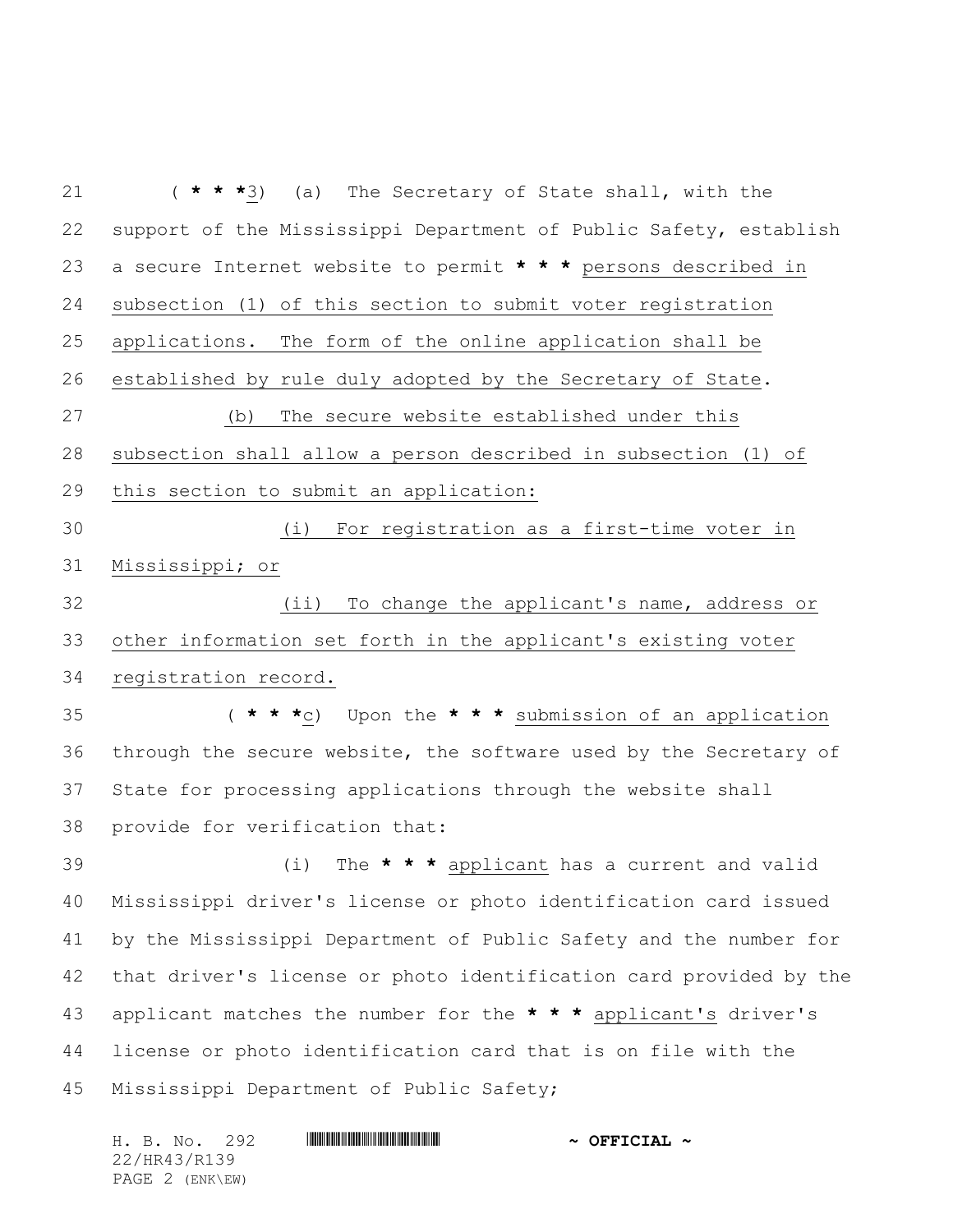(ii) The name and date of birth provided by the **\* \* \*** applicant matches the name and date of birth that is on file with the Mississippi Department of Public Safety; and (iii) The applicant is a citizen of the State of Mississippi and of the United States and the information provided by the **\* \* \*** applicant matches the information on file with the Mississippi Department of Public Safety. The application shall be reviewed by the county registrar of the applicant's county of residence. If any of the required information does not match that on file with the Mississippi Department of Public Safety, or if the application is incomplete, the **\* \* \*** registration shall be rejected with the specific reason or reasons for the rejection noted. The applicant shall have the same right to automatic review of the rejected application as provided in Sections 23-15-61 through 23-15-79 and shall be notified of such review as provided in Section 23-15-45. ( **\* \* \***4) Any person who attempts to **\* \* \*** register to vote under this section shall be subject to the penalties for false registration provided for in Section 97-13-25. ( **\* \* \***5) The Secretary of State and the Department of Public Safety shall enter into a memorandum of understanding providing for the sharing of information required to facilitate the requirements of this section.

 **SECTION 2.** Section 23-15-13, Mississippi Code of 1972, is amended as follows:

H. B. No. 292 **. AND AND AN ART AND AN ART AND A OFFICIAL ~** 22/HR43/R139 PAGE 3 (ENK\EW)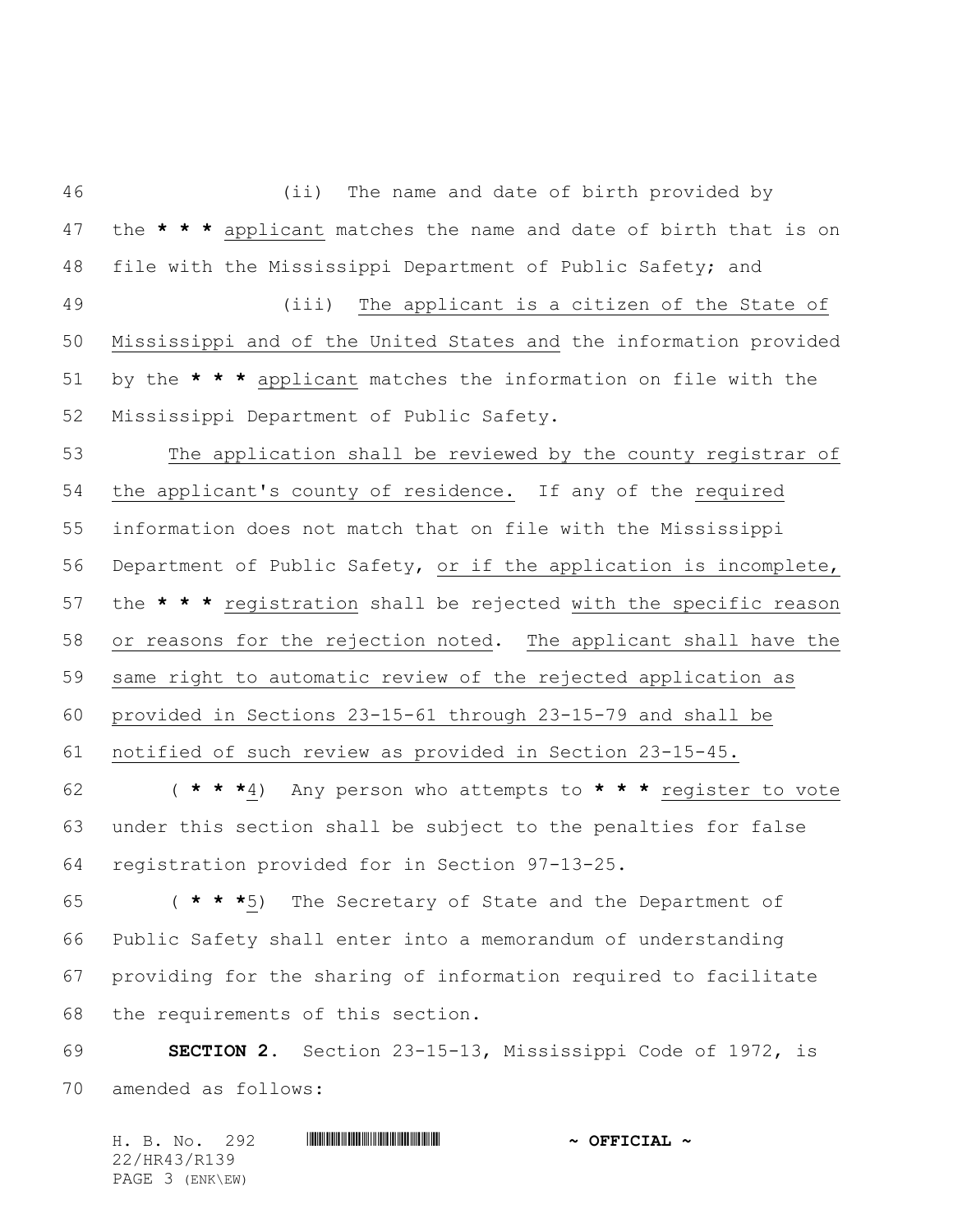23-15-13. (1) An elector who moves from one (1) ward or voting precinct to another ward within the same municipality or voting precinct within the same county shall not be disqualified to vote, but he or she shall be entitled to have his or her registration transferred to his or her new ward or voting precinct upon making a written or online request therefor at any time up to thirty (30) days before the election at which he or she offers to vote, and if the removal occurs within thirty (30) days of such election he or she shall be entitled to vote in his or her new ward or voting precinct by affidavit ballot as provided in Section 23-15-573. If the thirtieth day to transfer the elector's registration before an election falls on a Sunday or legal holiday, the transfer of the elector's registration submitted on the business day immediately following the Sunday or legal holiday shall be accepted and entered into the Statewide Elections Management System for the purpose of enabling voters to vote in the next election.

 (2) If an elector requests a change in his or her address under Section 23-15-49 and the address is located in a precinct in the county or municipality that differs from the precinct as reflected in the then current registration records, the request shall be treated in the same manner as a written request to transfer the elector's registration under subsection (1) of this section.

22/HR43/R139 PAGE 4 (ENK\EW)

H. B. No. 292 \*HR43/R139\* **~ OFFICIAL ~**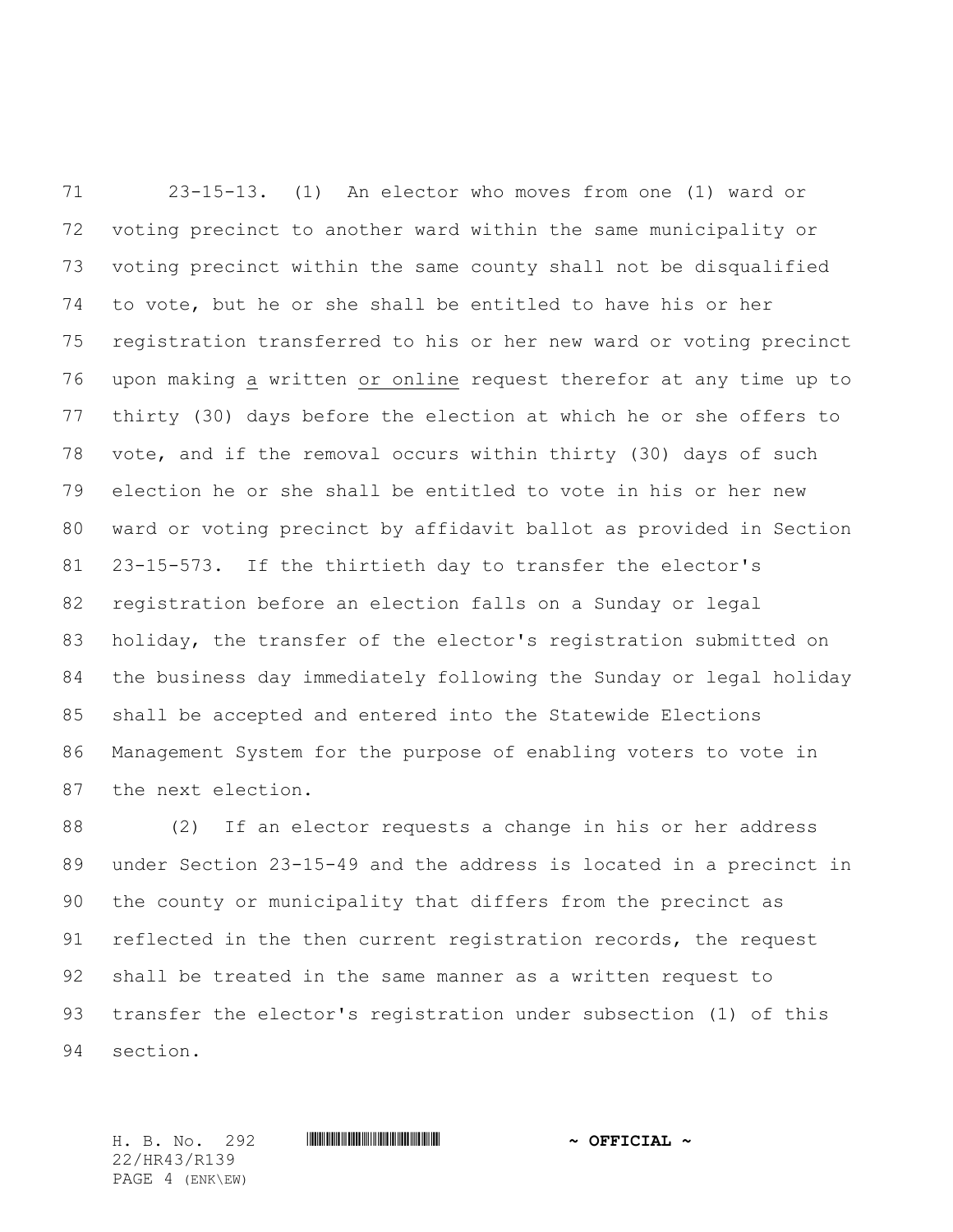**SECTION 3.** Section 23-15-35, Mississippi Code of 1972, is amended as follows:

 23-15-35. (1) The clerk of the municipality shall be the registrar of voters of the municipality, and shall take the oath of office prescribed by Section 268 of the Constitution. The municipal registration shall conform to the county registration which shall be a part of the official record of registered voters as contained in the Statewide Elections Management System. The municipal clerk shall comply with all the provisions of law regarding the registration of voters, including the use of the voter registration applications used by county registrars and prescribed by the Secretary of State under Sections 23-15-39 and 23-15-47 and online voter registration prescribed in Section 23-15-49.

 (2) The municipal clerk shall be authorized to register applicants as county electors. The municipal clerk shall forward notice of registration, a copy of the application for registration, and any changes to the registration when they occur, either by certified mail to the county registrar or by personal delivery to the county registrar provided that a numbered receipt is signed by the county registrar in return for the described documents. Upon receipt of the copy of the application for registration or changes to the registration, and if a review of the application indicates that the applicant meets all the criteria necessary to qualify as a county elector, then the county

H. B. No. 292 **. AND AND AN ART AND AN ART AND A OFFICIAL ~** 22/HR43/R139 PAGE 5 (ENK\EW)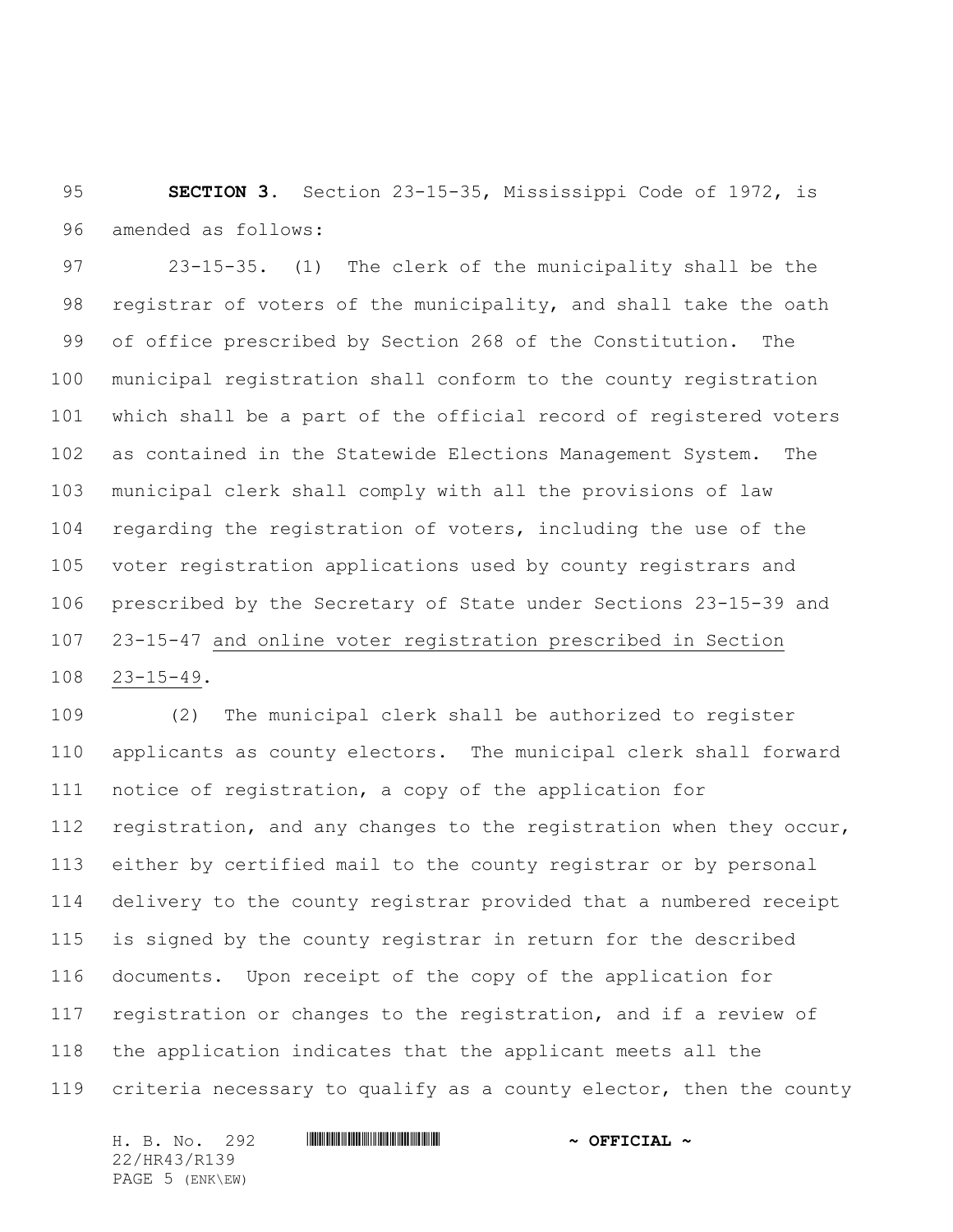registrar shall make a determination of the county voting precinct in which the person making the application shall be required to vote. The county registrar shall send this county voting precinct information by United States first-class mail, postage prepaid, to the person at the address provided on the application. Any mailing costs incurred by the municipal clerk or the county registrar in effectuating this subsection (2) shall be paid by the county board of supervisors. If a review of the copy of the application for registration or changes to the registration indicates that the applicant is not qualified to vote in the 130 county, the county registrar shall challenge the application. The county election commissioners shall review any challenge or disqualification, after having notified the applicant by certified mail of the challenge or disqualification.

 (3) The municipal clerk shall issue to the person making the application a copy of the application and the county registrar shall process the application in accordance with the law regarding the handling of voter registration applications.

 (4) The receipt of a copy of the application for registration sent pursuant to Section 23-15-39(3) shall be sufficient to allow the applicant to be registered as an elector in the municipality, provided that such application is not challenged as provided for therein.

 (5) The municipal clerk of each municipality shall provide the county registrar in which the municipality is located the

H. B. No. 292 **. AND AND AN ART AND AN ART AND A OFFICIAL ~** 22/HR43/R139 PAGE 6 (ENK\EW)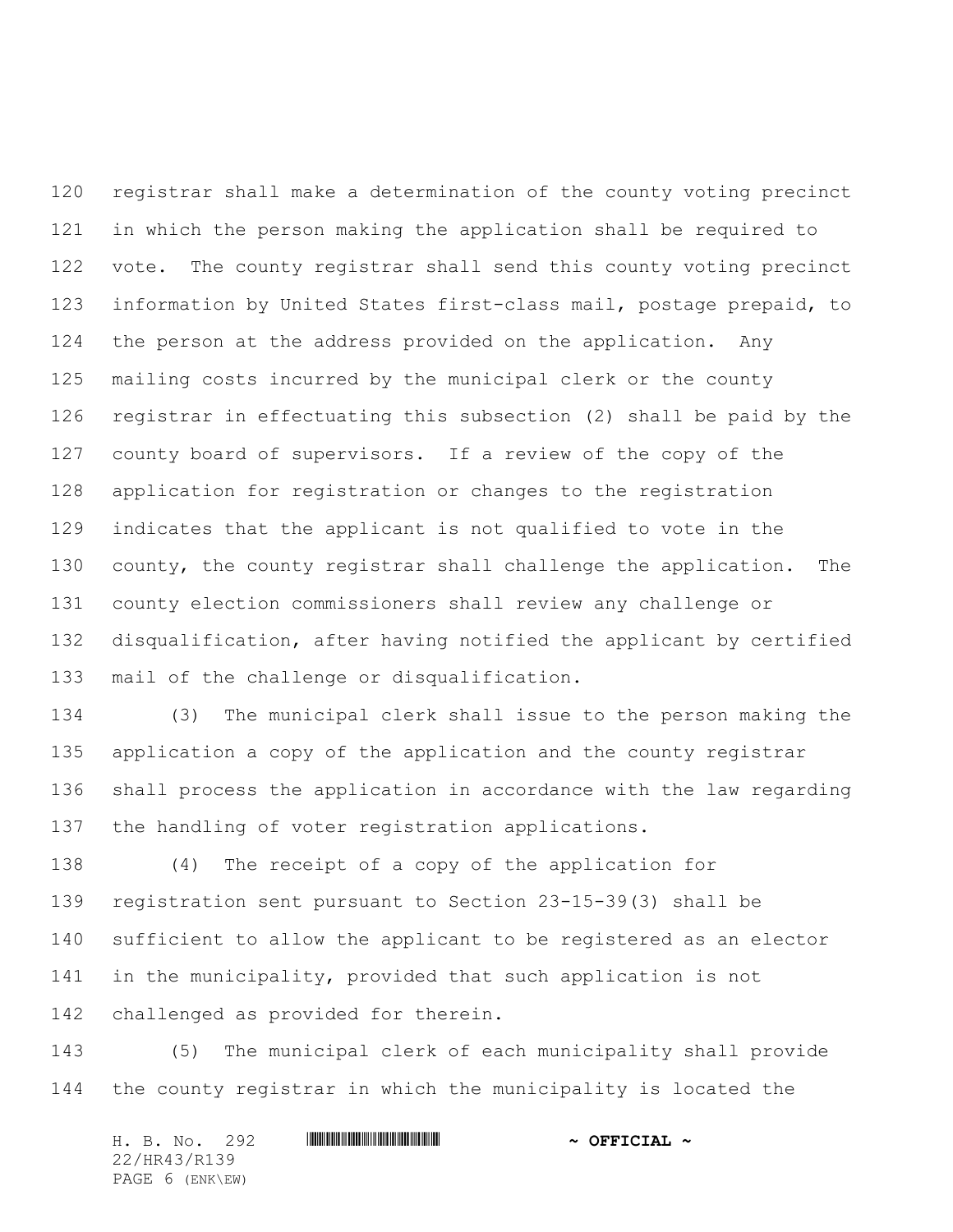information necessary to conform the municipal registration to the county registration which shall be a part of the official record of registered voters as contained in the Statewide Elections Management System. If any changes to the information occur as a result of redistricting, annexation or other reason, it shall be the responsibility of the municipal clerk to timely provide the changes to the county registrar.

 **SECTION 4.** Section 23-15-37, Mississippi Code of 1972, is amended as follows:

 23-15-37. (1) The registrar shall register the electors of his or her county at any time during regular office hours.

 (2) The county registrar may keep his or her office open to register voters from 8:00 a.m. until 7:00 p.m., including the noon hour, for the five (5) business days immediately preceding the thirtieth day before any regularly scheduled primary or general election. The county registrar shall also keep his or her office open from 8:00 a.m. until 12:00 noon on the Saturday immediately preceding the thirtieth day before any regularly scheduled primary or general election, unless that Saturday falls on a legal holiday, in which case registration applications submitted on the Monday immediately following the legal holiday shall be accepted and entered in the Statewide Elections Management System for the purpose of enabling such voters to vote in the next primary or general election.

22/HR43/R139 PAGE 7 (ENK\EW)

H. B. No. 292 \*HR43/R139\* **~ OFFICIAL ~**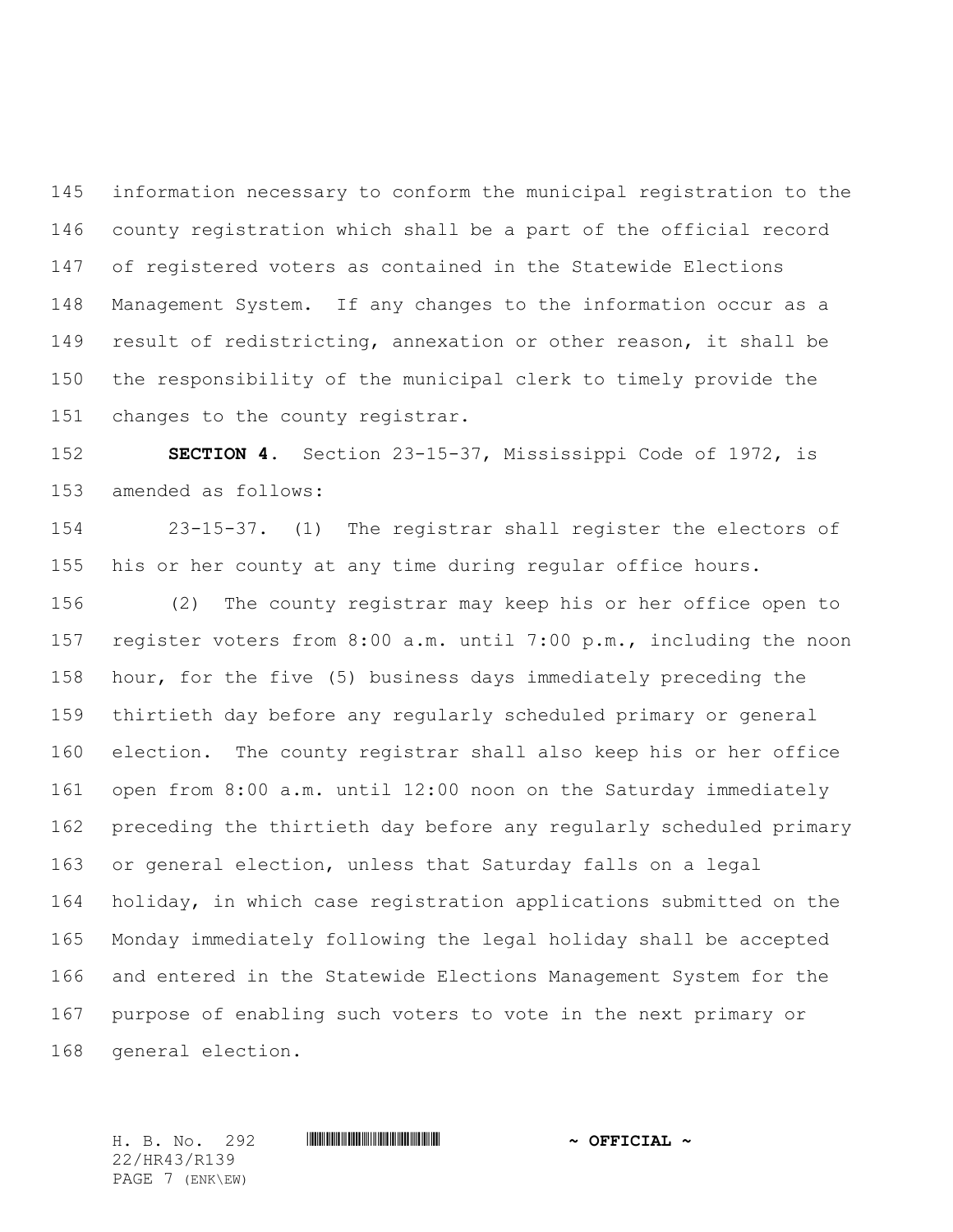(3) The registrar, or any deputy registrar duly appointed by law, may visit and spend such time as he or she may deem necessary 171 at any location in his or her county, selected by the registrar not less than thirty (30) days before an election, for the purpose of registering voters.

 (4) A person who is physically disabled and unable to visit the office of the registrar to register to vote due to such disability may contact the registrar and request that the registrar or the registrar's deputy visit him or her for the purpose of registering such person to vote. The registrar or the registrar's deputy shall visit that person as soon as possible after such request and provide the person with an application for registration, if necessary. The completed application for registration shall be executed in the presence of the registrar or the registrar's deputy.

 (5) (a) In the fall and spring of each year the registrar of each county shall furnish all public schools with instructions for submitting an online voter registration application as well as mail-in voter registration applications. The instructions and applications shall be provided in a reasonable time to enable those students who will be eighteen (18) years of age before a general election to be able to vote in the primary and general elections.

 (b) Each public school district shall permit access to all public schools of this state for the county registrar or the

H. B. No. 292 \*HR43/R139\* **~ OFFICIAL ~** 22/HR43/R139 PAGE 8 (ENK\EW)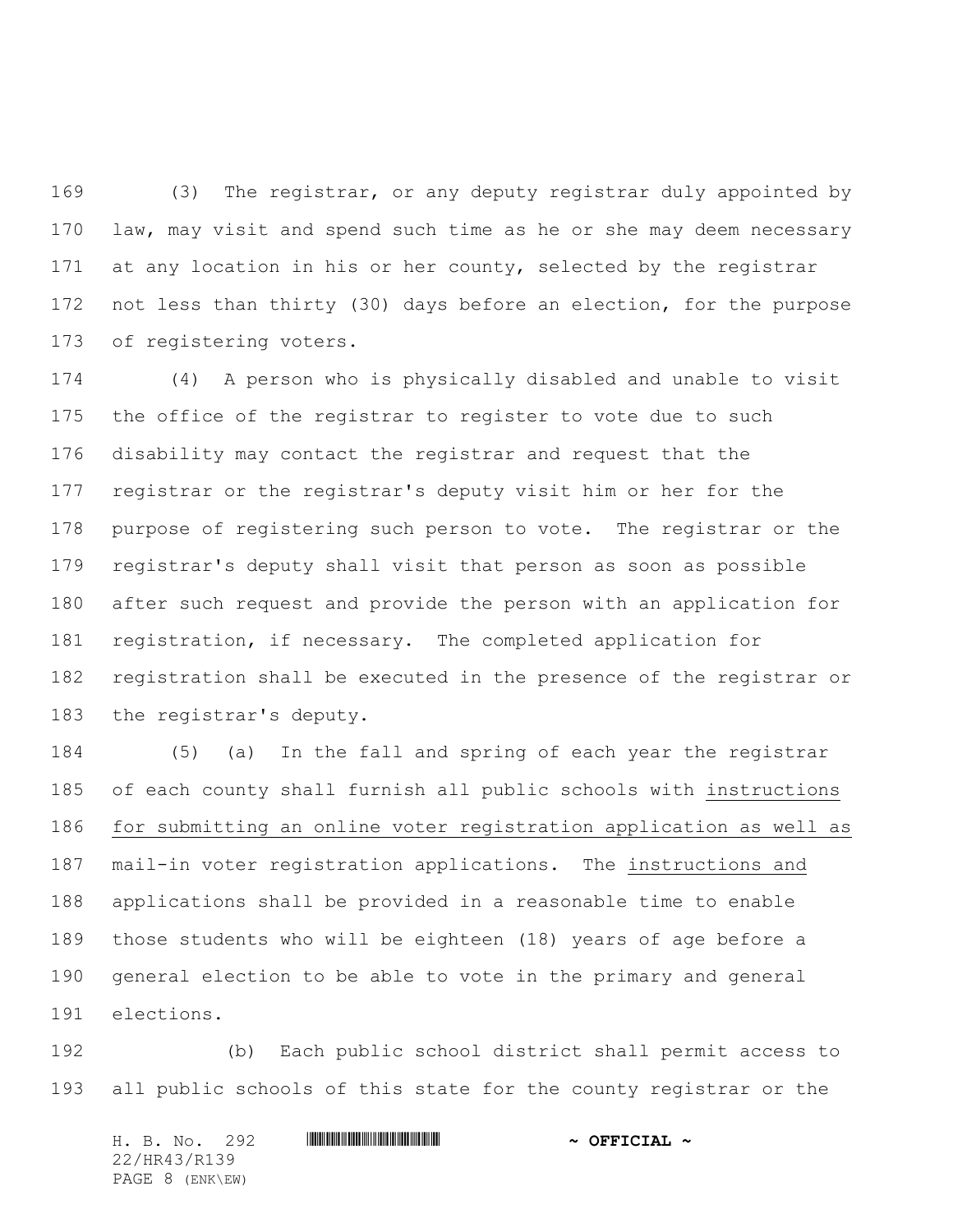county registrar's deputy to register persons who are eligible to vote and to provide voter education.

 **SECTION 5.** Section 23-15-39, Mississippi Code of 1972, is amended as follows:

 23-15-39. (1) Applications for registration as electors of this state, which are submitted online as provided in Section 23-15-49 or sworn to and subscribed before the registrar or deputy registrar authorized by law and which are not made by mail, shall be made upon a form established by rule duly adopted by the Secretary of State.

 (2) The boards of supervisors shall make proper allowances for office supplies reasonably necessitated by the registration of county electors.

 (3) If the applicant indicates on the application that he or she resides within the city limits of a city or town in the county of registration, the county registrar shall process the application for registration or changes to the registration as provided by law.

 (4) If the applicant indicates on the application that he or she has previously registered to vote in another county of this state or another state, notice to the voter's previous county of registration in this state shall be provided by the Statewide Elections Management System. If the voter's previous place of registration was in another state, notice shall be provided to the

22/HR43/R139 PAGE 9 (ENK\EW)

H. B. No. 292 \*HR43/R139\* **~ OFFICIAL ~**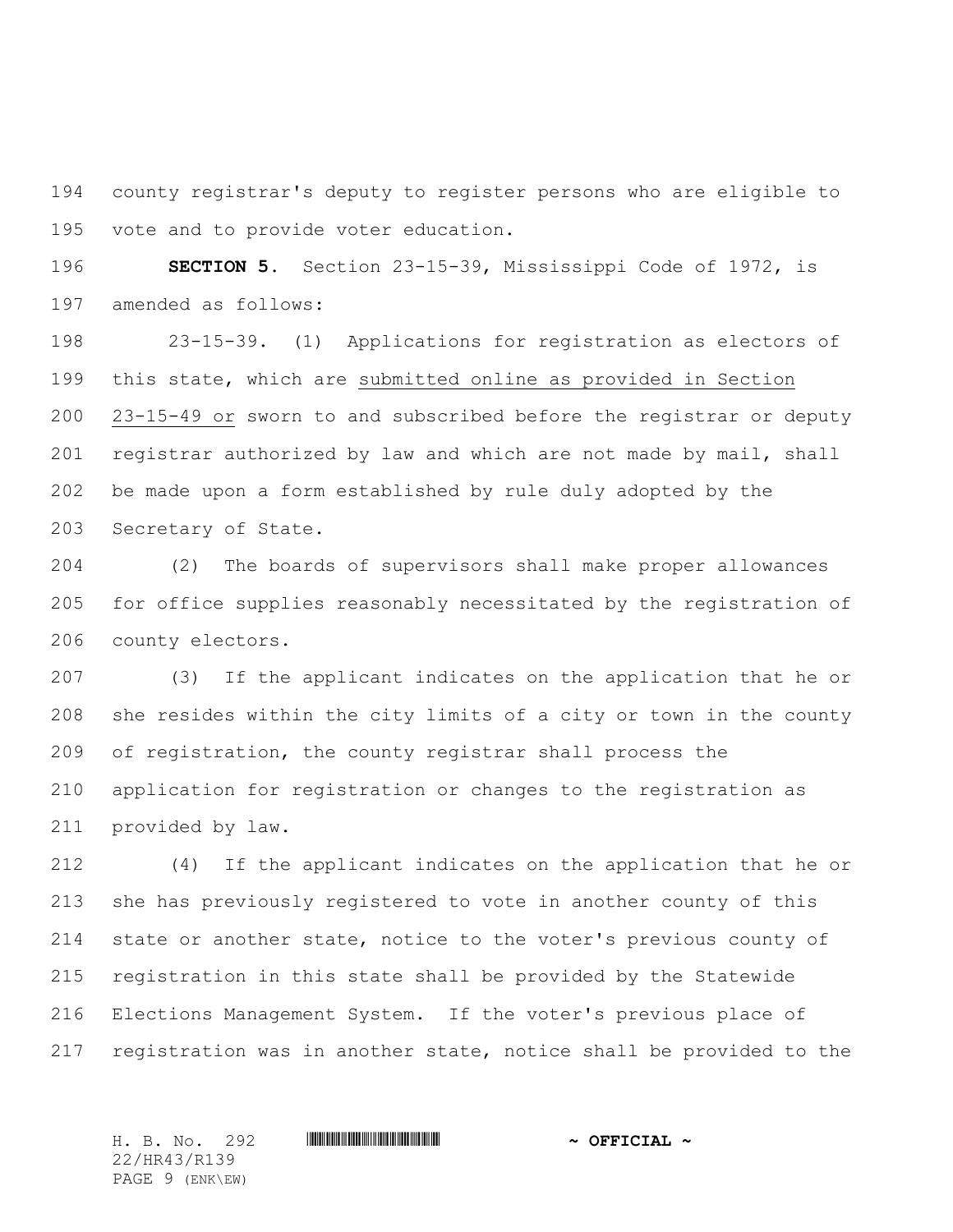voter's previous state of residence if the Statewide Elections Management System has that capability.

 (5) The county registrar shall provide to the person making the application a copy of the application upon which has been written the county voting precinct and municipal voting precinct, 223 if any, in which the person shall vote. Upon entry of the voter registration information into the Statewide Elections Management System, the system shall assign a voter registration number to the person, and the county registrar shall mail the applicant a voter registration card to the mailing address provided on the application.

 (6) Any person desiring **\* \* \*** to apply for registration may apply through the online voter registration process established in Section 23-15-49 or may secure an application from the registrar of the county of which he or she is a resident and may take the application with him or her and secure assistance in completing the application from any person of the applicant's choice. It shall be the duty of all registrars to furnish applications for registration to all persons requesting them, and it shall likewise be the registrar's duty to furnish aid and assistance in the completing of the application when requested by an applicant. Unless the application for registration is completed online, the application for registration shall be sworn to and subscribed before the registrar or deputy registrar at the municipal clerk's office, the county registrar's office or any other location where

H. B. No. 292 **. AND AND AN ART AND ARRIT AND A OFFICIAL ~** 22/HR43/R139 PAGE 10 (ENK\EW)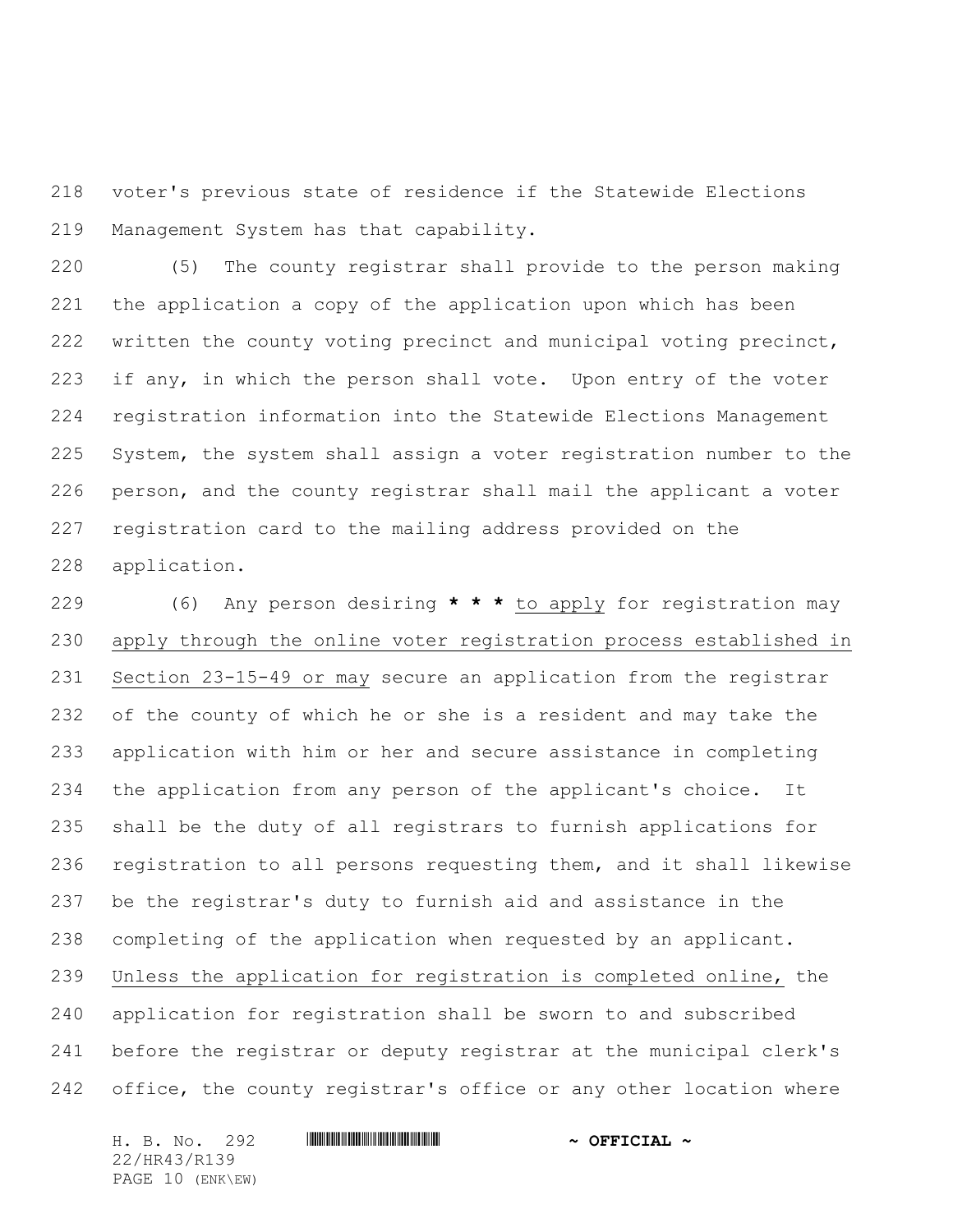the applicant is allowed to register to vote. The registrar shall not charge a fee or cost to the applicant for accepting the application or administering the oath or for any other duty imposed by law regarding the registration of electors.

 (7) If the person making the application is unable to read or write, for reason of disability or otherwise, he or she shall not be required to personally complete the application in writing and execute the oath. In such cases, the registrar or deputy registrar shall read the application and oath to the person and the person's answers thereto shall be recorded by the registrar or the registrar's deputy. The person shall be registered as an elector if he or she otherwise meets the requirements to be registered as an elector. The registrar shall record the responses of the person and the recorded responses shall be retained permanently by the registrar. The county registrar shall enter the voter registration information into the Statewide Elections Management System and designate the entry as an assisted filing.

 (8) The receipt of a copy of the application for registration sent pursuant to Section 23-15-35(2) shall be sufficient to allow the applicant to be registered as an elector of this state, if the application is not challenged.

 (9) In any case in which the corporate boundaries of a municipality change, whether by annexation or redistricting, the municipal clerk shall, within ten (10) days after approval of the

| H. B. No. 292    |  |  |  | $\sim$ OFFICIAL $\sim$ |
|------------------|--|--|--|------------------------|
| 22/HR43/R139     |  |  |  |                        |
| PAGE 11 (ENK\EW) |  |  |  |                        |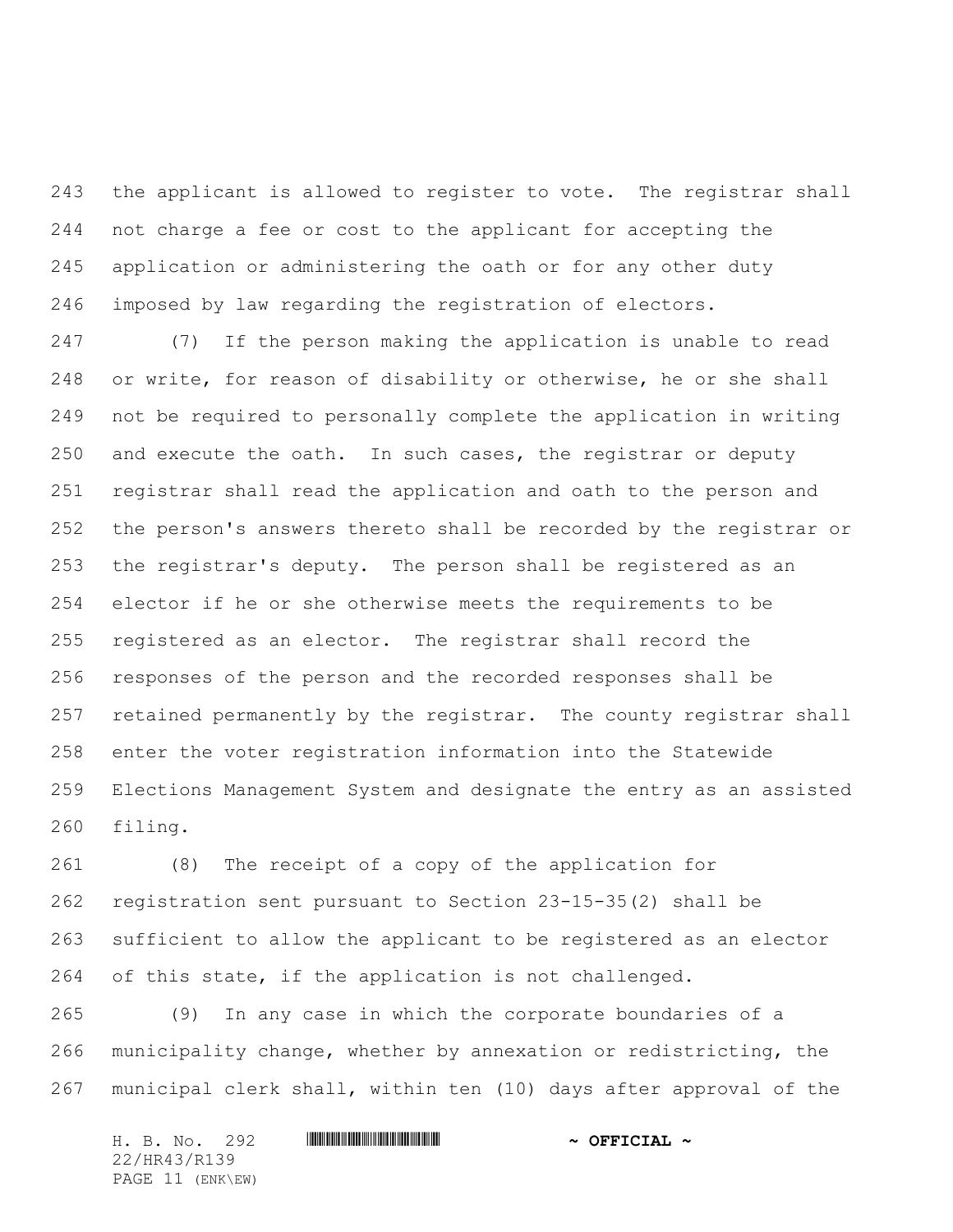change in corporate boundaries, provide to the county registrar conforming geographic data that is compatible with the Statewide Elections Management System. The data shall be developed by the municipality's use of a standardized format specified by the Statewide Elections Management System. The county registrar, county election commissioner or other county official, who has completed an annual training seminar sponsored by the Secretary of State pertaining to the implementation of new boundary lines in the Statewide Elections Management System and received certification for that training, shall update the municipal boundary information into the Statewide Elections Management System. The Statewide Elections Management System updates the municipal voter registration records and assigns electors to their municipal voting precincts. The county registrar shall forward to the municipal clerk written notification of the additions and changes, and the municipal clerk shall forward to the affected municipal electors written notification of the additions and changes.

 **SECTION 6.** Section 23-15-41, Mississippi Code of 1972, is amended as follows:

 23-15-41. (1) When an applicant to register to vote has completed the application form as prescribed by administrative rule or Section 23-15-49, the county registrar shall enter the applicant's information into the Statewide Elections Management System where the applicant's status will be marked as "ACTIVE,"

H. B. No. 292 **. AND AND AN ART AND ARRIT AND A OFFICIAL ~** 22/HR43/R139 PAGE 12 (ENK\EW)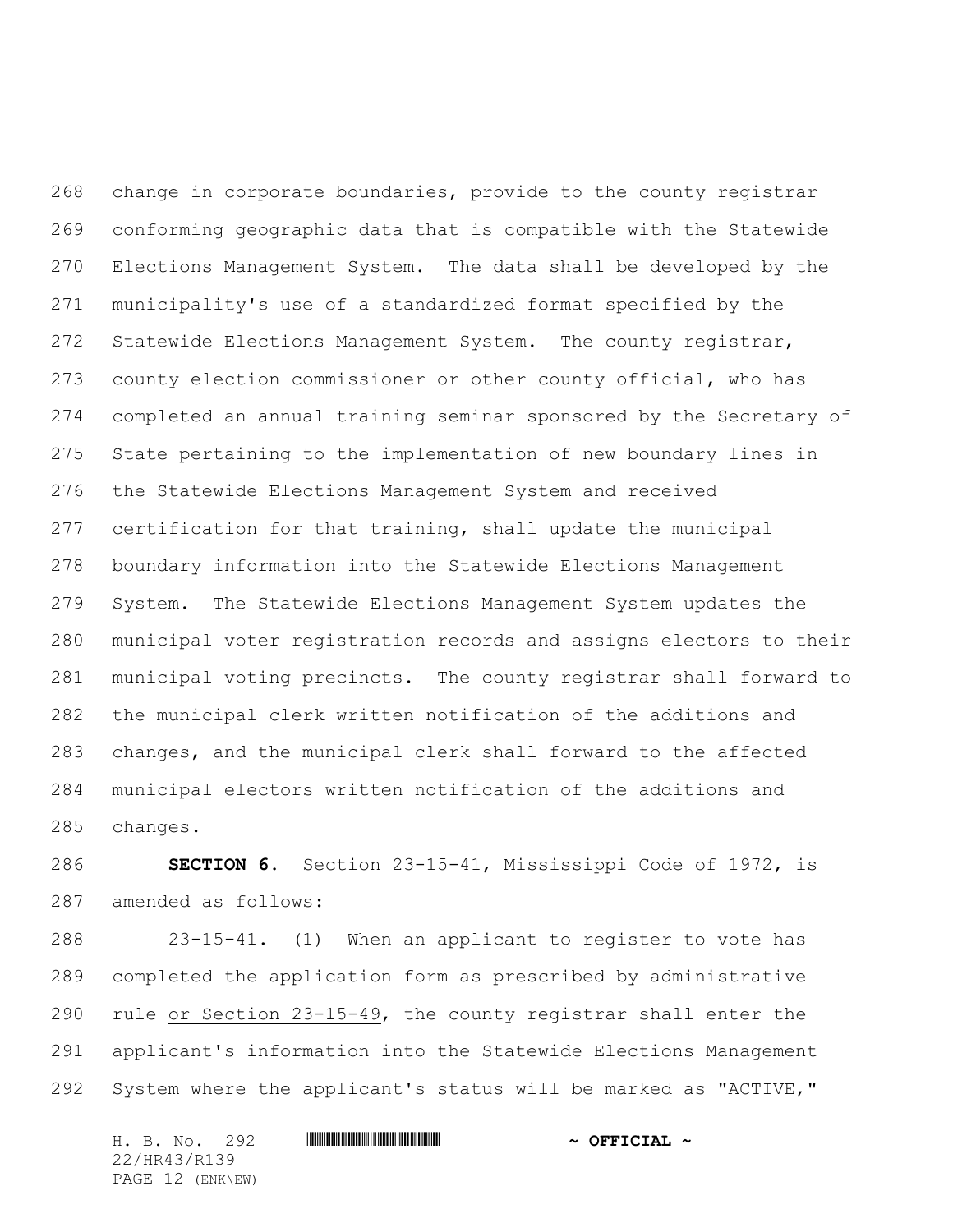"PENDING" or "REJECTED," and the applicant shall be entitled to register upon his or her request for registration made online as provided in Section 23-15-49 or in person to the registrar, or deputy registrar if a deputy registrar has been appointed. No person other than the registrar, or a deputy registrar, shall register any applicant.

 (2) If an applicant is not qualified to register to vote, then the registrar shall enter the applicant's information into the Statewide Elections Management System and mark the applicant's status as "PENDING" or "REJECTED," with the specific reason or reasons for that status noted. The registrar shall notify the election commission of those applicants rejected.

 **SECTION 7.** Section 23-15-79, Mississippi Code of 1972, is amended as follows:

 23-15-79. (1) Unless the application for registration was made pursuant to Section 23-15-47 or Section 23-15-49, the date of registration to vote shall be the date the application for 310 registration to vote was initially received by the registrar or, if submitted by mail, the postmark date, regardless of the date on which the county election commission, circuit court or Supreme Court, as the case may be, makes its final determination allowing the registration.

 (2) In the case of an application for registration that has been made pursuant to Section 23-15-47, the date of registration to vote shall be the date the complete and legible application

H. B. No. 292 \*HR43/R139\* **~ OFFICIAL ~** 22/HR43/R139 PAGE 13 (ENK\EW)